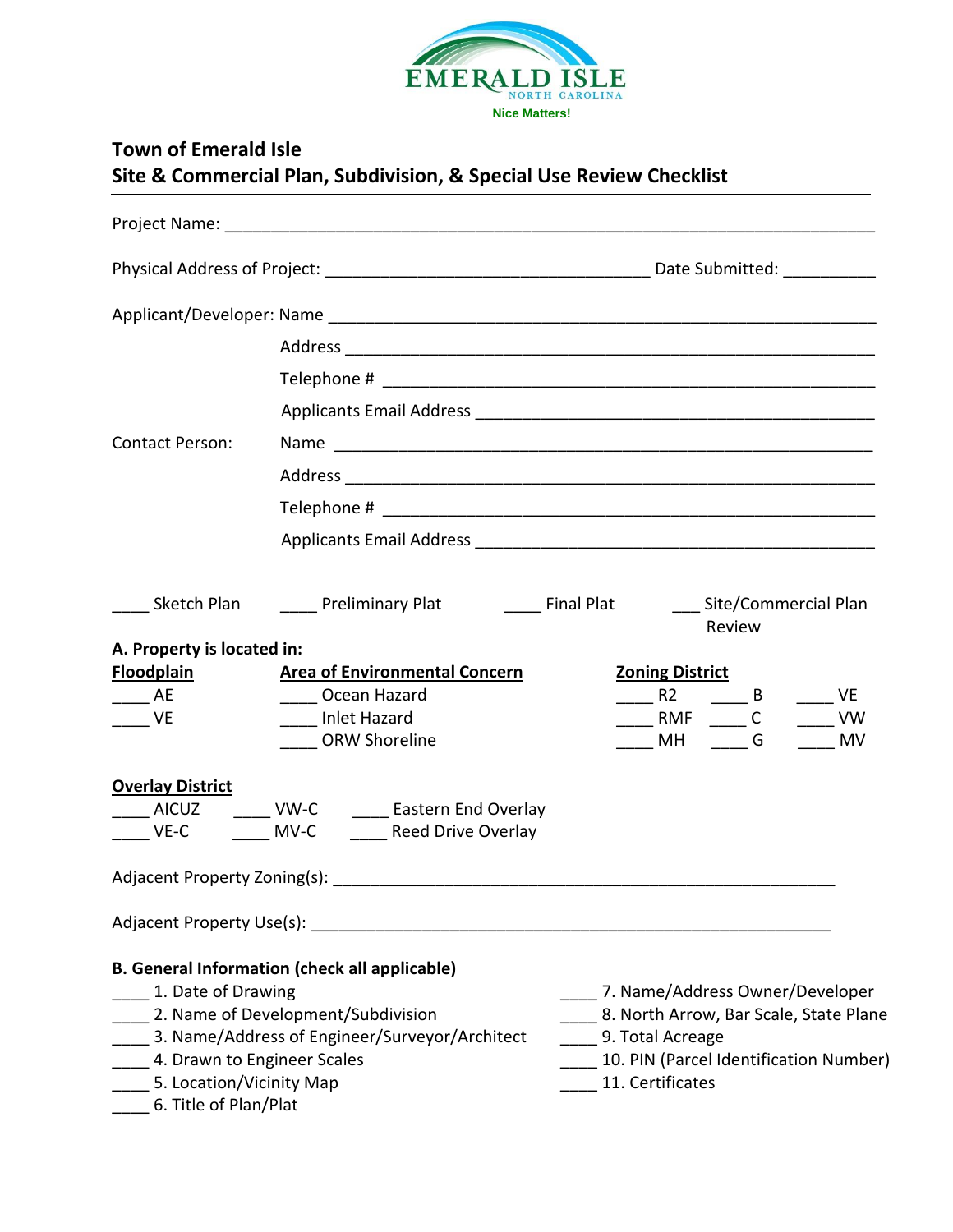### **C. Existing Site Information (check all applicable)**

- 
- 
- 
- 
- 
- 
- **\_\_\_\_** 1. Property Lines/Control Corners \_\_\_\_\_\_ 8. Storm Drain/Management System
	- Lettual 2. Easements and the contour late of the contour intervals contour Intervals
- 10. Ocean Hazard AEC, Location of First Line of 2. Location of First Line of \_\_\_\_ 4. Buildings Vegetation, CAMA Setback, Limits of Disturbance
- \_\_\_\_ 5. Watercourses \_\_\_\_\_\_ 11. Location of marsh, estuarine water, 404 Wetlands
- \_\_\_\_ 6. Utilities \_\_\_\_ 12. Existing Impervious Area Calculations
- - 7. Frontal, Primary Dunes **2. 13. Location of Flood zone(s)**

## **D. Site Improvements (check all applicable)**

- \_\_\_\_ 1. New/Existing Property Line(s) or Lot(s)/Control Corners
- 2. Setback/MB Lines [\(Section 5.1\)](https://www.municode.com/library/nc/emerald_isle/codes/code_of_ordinances?nodeId=APXAUNDEOR_CH5DEINDIST_5.1DETEMETA)
- 3. Proposed Streets & Easements [\(Section 6.1.5\)](https://www.municode.com/library/nc/emerald_isle/codes/code_of_ordinances?nodeId=APXAUNDEOR_CH6DEST_6.1.5ST)
- 4. Proposed Sidewalks [\(Section 6.1.6\)](https://www.municode.com/library/nc/emerald_isle/codes/code_of_ordinances?nodeId=APXAUNDEOR_CH6DEST_6.1.6SIDR)
- 5. Proposed Driveways [\(Section 6.1.6,](https://www.municode.com/library/nc/emerald_isle/codes/code_of_ordinances?nodeId=APXAUNDEOR_CH6DEST_6.1.6SIDR) [6.7.1\)](https://www.municode.com/library/nc/emerald_isle/codes/code_of_ordinances?nodeId=APXAUNDEOR_CH6DEST_6.7.1DESP)
- \_\_\_\_ 6. Proposed Drive Isles [\(Section 6.7.1\)](https://www.municode.com/library/nc/emerald_isle/codes/code_of_ordinances?nodeId=APXAUNDEOR_CH6DEST_6.7.1DESP)
- 7. Materials for Parking Lot [\(Section 6.7.1\)](https://www.municode.com/library/nc/emerald_isle/codes/code_of_ordinances?nodeId=APXAUNDEOR_CH6DEST_6.7.1DESP)
- 8. Proposed Parking/Handicap Spaces [\(Section 6.7.3\)](https://www.municode.com/library/nc/emerald_isle/codes/code_of_ordinances?nodeId=APXAUNDEOR_CH6DEST_6.7.3SPUSST)
- 9. Off-Street Loading Areas [\(Section 6.7.4\)](https://www.municode.com/library/nc/emerald_isle/codes/code_of_ordinances?nodeId=APXAUNDEOR_CH6DEST_6.7.4ORELO)
- 10. Buffers/Landscaping [\(Section 6.1.2\)](https://www.municode.com/library/nc/emerald_isle/codes/code_of_ordinances?nodeId=APXAUNDEOR_CH6DEST_6.1.2BUMIUSDI)
- 11. Proposed Signage [\(Section 6.6\)](https://www.municode.com/library/nc/emerald_isle/codes/code_of_ordinances?nodeId=APXAUNDEOR_CH6DEST_6.6SI)
- **12. Lighting [\(Section 6.1.2,](https://www.municode.com/library/nc/emerald_isle/codes/code_of_ordinances?nodeId=APXAUNDEOR_CH6DEST_6.1.2BUMIUSDI) [6.1.3\)](https://www.municode.com/library/nc/emerald_isle/codes/code_of_ordinances?nodeId=APXAUNDEOR_CH6DEST_6.1.3COST)**
- 13. Garbage Areas [\(Chapter 13\)](https://www.municode.com/library/nc/emerald_isle/codes/code_of_ordinances?nodeId=PTIICOOR_CH13SOWAMA)
- 14. Fire Hydrants [\(Section 6.1.2\)](https://www.municode.com/library/nc/emerald_isle/codes/code_of_ordinances?nodeId=APXAUNDEOR_CH6DEST_6.1.2BUMIUSDI)
- \_\_\_\_ 15. Utilities
- 16. Stormwater [\(Section 6.3\)](https://www.municode.com/library/nc/emerald_isle/codes/code_of_ordinances?nodeId=APXAUNDEOR_CH6DEST_6.3STMA)
- 17. Natural/Vegetative Area [\(Section](https://www.municode.com/library/nc/emerald_isle/codes/code_of_ordinances?nodeId=APXAUNDEOR_CH5DEINDIST_5.1DETEMETA) 5.1)
- \_\_\_\_ 18. Finished Grades
- 19. Planned Unit Development [\(Section 6.1.4\)](https://www.municode.com/library/nc/emerald_isle/codes/code_of_ordinances?nodeId=APXAUNDEOR_CH6DEST_6.1.4PLUNDE)
- 20. Subdivisions of Land [\(Section 6.1.1,](https://www.municode.com/library/nc/emerald_isle/codes/code_of_ordinances?nodeId=APXAUNDEOR_CH6DEST_6.1.1SULA) [Section 7.1\)](https://www.municode.com/library/nc/emerald_isle/codes/code_of_ordinances?nodeId=APXAUNDEOR_CH7SUST_7.1GE)
- 21. Mobile Home Parks & Recreational Vehicle Parks [\(Section 4.2.2\)](https://www.municode.com/library/nc/emerald_isle/codes/code_of_ordinances?nodeId=APXAUNDEOR_CH4USRE_4.2.2MOHOPAREVEPA)
- \_\_\_\_ 21. Proposed Building Elevation(s)/Square Feet
- 122. Building Height(s) [\(Section 5.1\)](https://www.municode.com/library/nc/emerald_isle/codes/code_of_ordinances?nodeId=APXAUNDEOR_CH5DEINDIST_5.1DETEMETA)
- 23. Commercial Structures [\(Section 6.1.3\)](https://www.municode.com/library/nc/emerald_isle/codes/code_of_ordinances?nodeId=APXAUNDEOR_CH6DEST_6.1.3COST)
	- \_\_\_\_ A. Direct Exterior Lighting Prohibited
	- **\_\_\_\_\_** B. Permitted Exterior Colors
	- \_\_\_\_ C. Decorative Construction Prohibited
	- \_\_\_\_ D. Outside Wall Facings
	- \_\_\_\_ E. Dry Stack Board Storage Roofs
	- \_\_\_\_ 24. Propose Signage [\(Section 6.6\)](https://www.municode.com/library/nc/emerald_isle/codes/code_of_ordinances?nodeId=APXAUNDEOR_CH6DEST_6.6SI)

# **E. Typical Site Plan Sheet Index**

- Cover Sheet **Sheet Stormwater Plan**
- Site Plan **Exercise Site Plan** Landscape Plan
- Lacker Utility Plan **Lacker Contract Contract Contract Contract Contract Contract Contract Contract Contract Co**
- \_\_\_\_ Grading and Drainage Plan \_\_\_\_ Topographic Survey
- \_\_\_\_ Soil Erosion/Sedimentation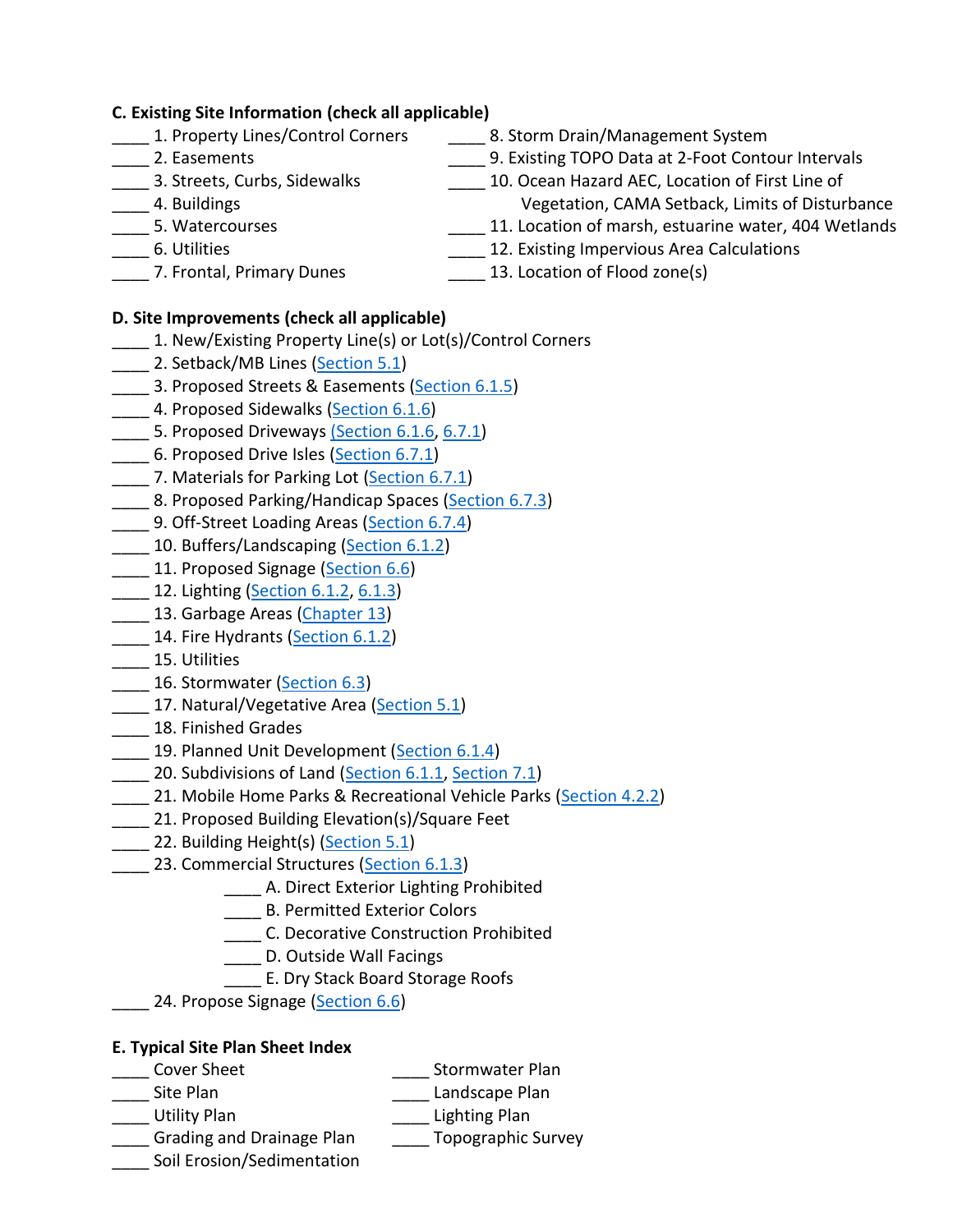#### **F. Additional Agency Approvals**

- \_ US Army Corps of Engineers
- NC Division of Coastal Management
	- \_\_\_ Major Permit

\_\_\_\_ General Permit

- **Minor Permit**
- NC Division of Environment Quality
- NC Department of Transportation
- \_\_\_\_ Carteret County Environmental Health Department
- **Carteret Craven EMC**
- **Bogue Banks Water Corporation**

### **G. Review Fees**

- Commercial Review (\$250)
- \_\_\_\_ Site Plan (\$250)
- Special Use Application (\$250)
- \_\_\_ Installation of Roads/Streets (\$250)
- \_\_\_\_ Large Stormwater (\$750)

#### H. Additional Comment Section